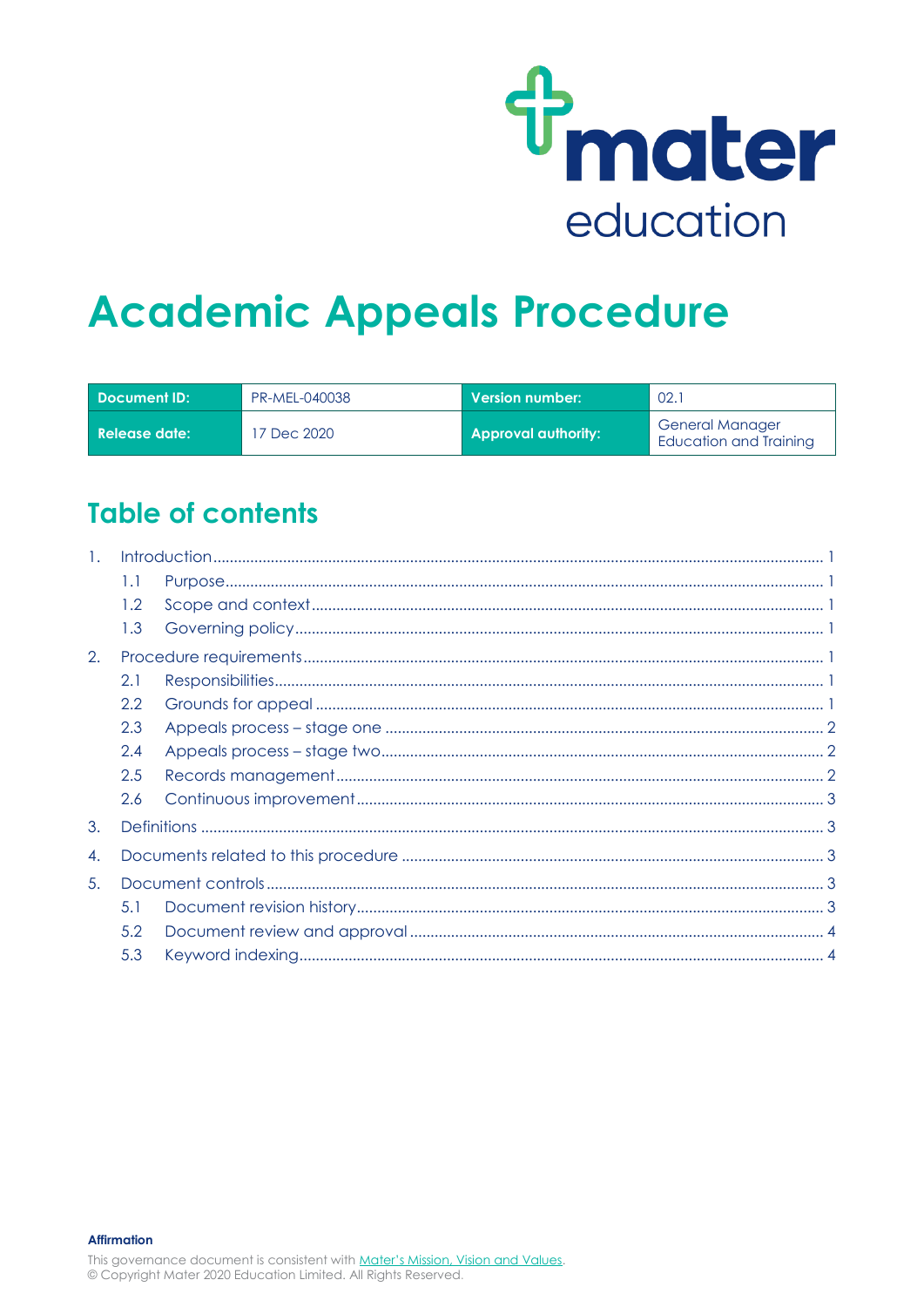## <span id="page-1-0"></span>**1. Introduction**

### <span id="page-1-1"></span>**1.1 Purpose**

This procedure aims to provide the process for management of student/trainee academic appeals.

## <span id="page-1-2"></span>**1.2 Scope and context**

This procedure applies to all Mater Education students/trainees, Educators, Clinical Facilitators and team members responsible for making academic decisions (an assessment outcome), when a student is deemed not competent in a Unit of Competency.

Procedural fairness (sometimes referred to as natural justice) is adopted at every stage of the appeal process which is to ensure that decisions are fair and correct.

This procedure does not apply to appeals resulting from decisions made regarding non-academic matters.

This procedure does not apply to extension requests or second attempts for assignments or exams.

## <span id="page-1-3"></span>**1.3 Governing policy**

| <b>Document ID</b> | Document title        |
|--------------------|-----------------------|
| PR-MEL-040014      | MEL Assessment System |

## <span id="page-1-4"></span>**2. Procedure requirements**

The following procedures are to be followed.

### <span id="page-1-5"></span>**2.1 Responsibilities**

The Program Coordinator is responsible for resolution of stage one of the Academic Appeals Process, the General Manager Education and Training is responsible for resolution of stage two of the Appeals Process. The General Manager Education and Training may delegate responsibility for the resolution of the appeal as appropriate.

## <span id="page-1-6"></span>**2.2 Grounds for appeal**

Valid grounds for an appeal against an assessment decision (where the student/trainee feels the assessment decision is incorrect) could include the following:

- a. the judgement as to whether competency has been achieved and demonstrated was made incorrectly;
- b. only after a second attempt at the assessment has been undertaken and the result is the same;
- c. the judgement was not made in accordance with the assessment plan;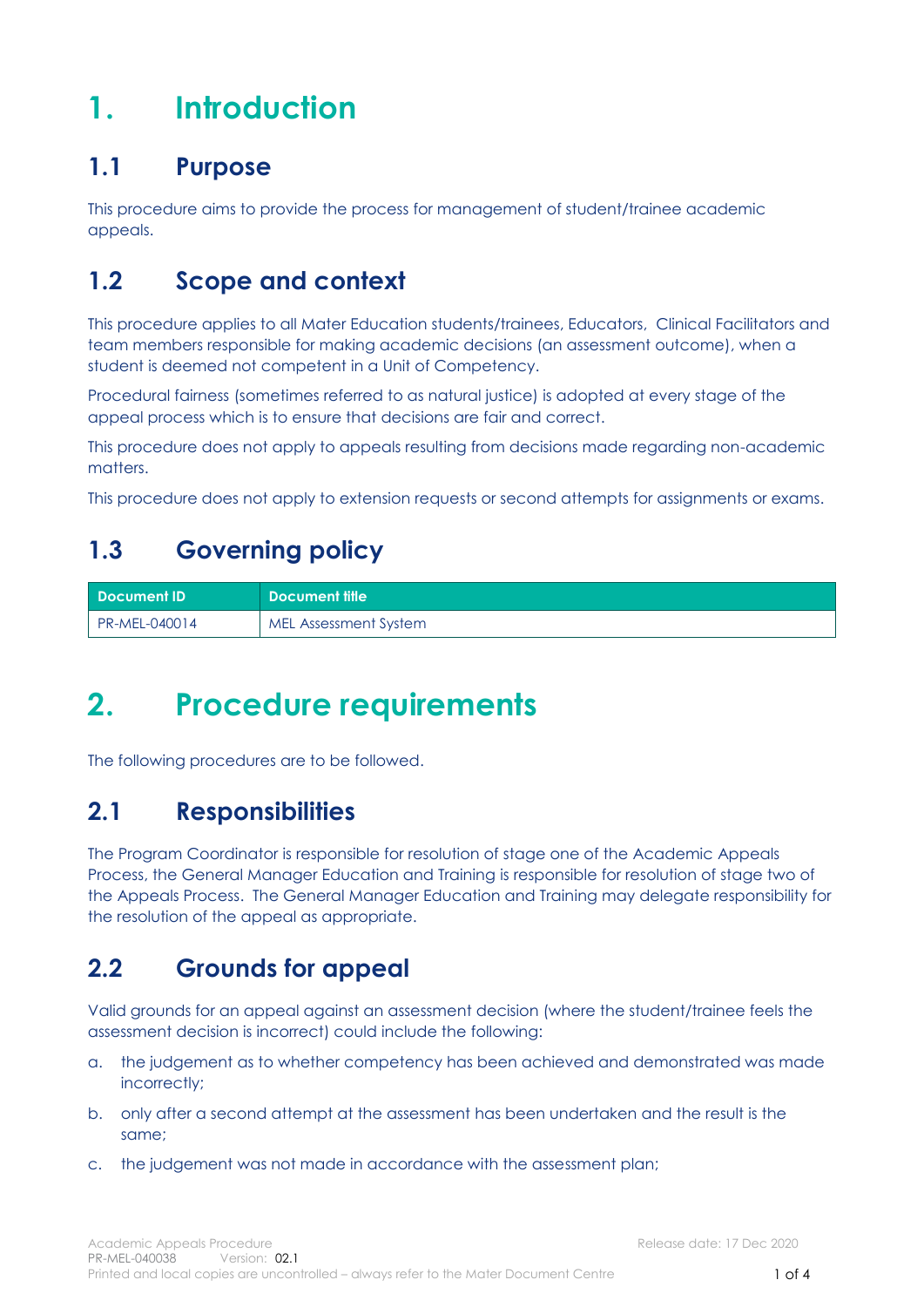- d. alleged wrong information from the assessor regarding the assessment timing and/or process;
- e. alleged inappropriate assessment process for the particular assessment;
- f. faulty or inappropriate equipment; and/or
- g. inappropriate conditions.

### <span id="page-2-0"></span>**2.3 Appeals process – stage one**

All appeals shall follow the below process:

- a. Appeals are to be made in writing to [mel@mater.org.au](mailto:mel@mater.org.au) as soon as practicable i.e. capable of being done but within three (3) working days after notification of the assessment decision.
- b. Further detail may be provided by the appellant verbally.
- c. The appeal is delegated to the Program Coordinator to resolve.
- d. Appeals are to be resolved within seven (7) calendar days of the initial application.
- e. The appellant will be advised in writing of the outcome of their appeal, within three (3) working days of the resolution.

### <span id="page-2-1"></span>**2.4 Appeals process – stage two**

Following the outcome of stage one, should the appellant not agree with the outcome, the appellant can seek a review of the decision by writing to the General Manager Education and Training as soon as practicable, i.e. within three (3) working days of notification of the appeal decision.

The General Manager Education and Training or their delegate will conduct all necessary consultations with the parties and other relevant persons and make a determination of the appeal. The appellant will be advised in writing of the outcome of their appeal, including the reasons for the decision within seven (7) working days of receipt of the appeal.

The decision of the General Manager Education and Training is final.

### <span id="page-2-2"></span>**2.5 Records management**

Records of all appeals and their outcomes are maintained securely.

Records of appeals will include:

- a. How the appeal was dealt with;
- b. The outcome of the appeal;
- c. The timeframes for resolution of the appeal;
- d. The potential causes of the appeal; and
- e. The steps taken to resolve the appeal.

#### All documentation from appeals processes are maintained in accordance with MEL's Records Management Policy.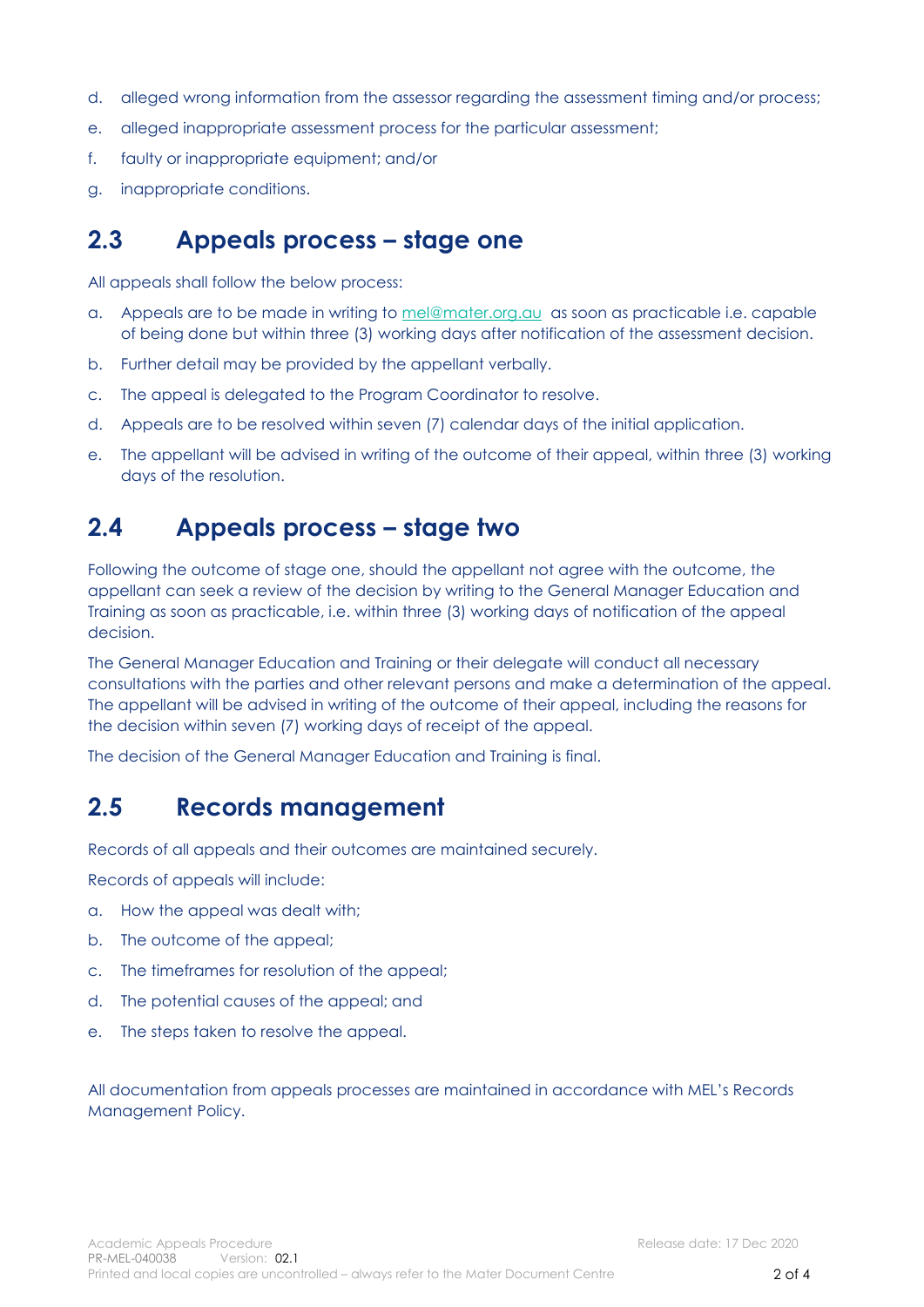## <span id="page-3-0"></span>**2.6 Continuous improvement**

Areas of improvement identified as part of the appeals process are to be actioned in line with MEL's Quality Management System.

## <span id="page-3-1"></span>**3. Definitions**

| <b>Term</b>       | <b>Definition</b>                                                                                                                                                                                                                     |  |
|-------------------|---------------------------------------------------------------------------------------------------------------------------------------------------------------------------------------------------------------------------------------|--|
| Academic decision | is a decision that affects your academic assessment or progress within your course                                                                                                                                                    |  |
| Appeal            | an application to a senior responsible officer for an academic decision to be<br>reversed                                                                                                                                             |  |
| Appellant         | a person appealing an academic decision                                                                                                                                                                                               |  |
| Assessment        | means the process of collecting evidence and making judgements on whether<br>competency has been achieved, to confirm that an individual can perform to the<br>standard required in the workplace, as specified in a training package |  |

## <span id="page-3-2"></span>**4. Documents related to this procedure**

#### Mater documents

| <b>Document Type</b> | <b>Document ID</b> | <b>Document Title</b>                |
|----------------------|--------------------|--------------------------------------|
| Policy               | PY-IID-000001      | Policy for Records Management        |
| Policy               | PY-MEL-040012      | <b>MEL Quality Management System</b> |
| Procedure            | PR-MEL-040021      | Academic Grievance Procedure         |
| Procedure            | PR-MEL-040005      | <b>Complaints and Appeals</b>        |

#### External documents

|            | Standards for Registered Training Organisations (RTOs) 2015 |
|------------|-------------------------------------------------------------|
| $\vert 2.$ | Skills Assure Supplier Agreement                            |

## <span id="page-3-3"></span>**5. Document controls**

### <span id="page-3-4"></span>**5.1 Document revision history**

| <b>Version</b> | Release date | <b>Description</b>                                                                                       | <b>Risk-rated</b><br><b>Review date</b> |
|----------------|--------------|----------------------------------------------------------------------------------------------------------|-----------------------------------------|
| .              | 18 Apr 2019  | <b>First version</b>                                                                                     | Apr 2022                                |
|                | 07 Aug 2020  | Revised                                                                                                  | Aug 2023                                |
| 2.1            | 17 Dec 2020  | Reference to Head of Learning and Development<br>replaced with General Manager Education and<br>Training | Aug 2023                                |